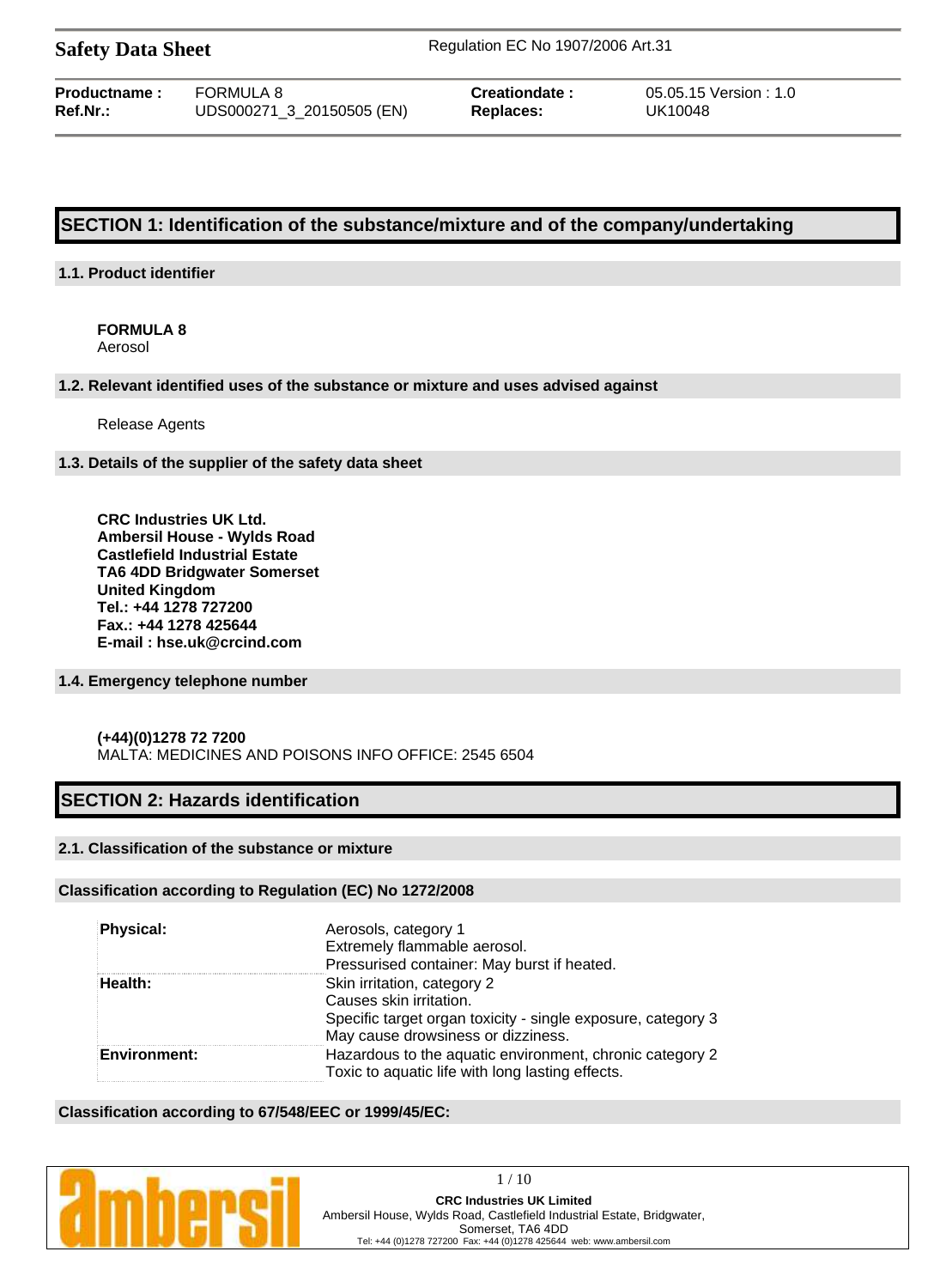| Productname: | FORMULA 8                 | Creationdate: | 05.05.15 Version : 1.0 |
|--------------|---------------------------|---------------|------------------------|
| $Ref.Nr.$ :  | UDS000271_3_20150505 (EN) | Replaces:     | UK10048                |

| EXTREMELY FLAMMABLE<br>Xi : IRRITANT<br>N: DANGEROUS FOR THE ENVIRONMENT |                                                                                                        |
|--------------------------------------------------------------------------|--------------------------------------------------------------------------------------------------------|
| Health:                                                                  | R38: Irritating to skin.                                                                               |
|                                                                          | R67: Vapours may cause drowsiness and dizziness.                                                       |
| Physical:                                                                | R12: Extremely flammable.                                                                              |
|                                                                          | EXTREMELY FLAMMABLE                                                                                    |
| <b>Environment:</b>                                                      | R51/53: Toxic to aquatic organisms, may cause long-term adverse effects in<br>the aquatic environment. |

## **2.2. Label elements**

## **Labelling according to Regulation (EC) No 1272/2008**

| <b>Product identifier:</b>  | Contains:<br>hydrocarbons, C6, isoalkanes, < 5% n-hexane<br>Hydrocarbons, C7, n-alkanes, isoalkanes, cyclic                                                                                                                                                                                                                                                                                                                                                                            |
|-----------------------------|----------------------------------------------------------------------------------------------------------------------------------------------------------------------------------------------------------------------------------------------------------------------------------------------------------------------------------------------------------------------------------------------------------------------------------------------------------------------------------------|
| Hazard pictogram(s):        |                                                                                                                                                                                                                                                                                                                                                                                                                                                                                        |
| Signal word:                | Danger                                                                                                                                                                                                                                                                                                                                                                                                                                                                                 |
| Hazard statement(s):        | H222: Extremely flammable aerosol.<br>H229 : Pressurised container: May burst if heated.<br>H315 : Causes skin irritation.<br>H336 : May cause drowsiness or dizziness.<br>H411 : Toxic to aquatic life with long lasting effects.                                                                                                                                                                                                                                                     |
| Precautionary statement(s): | P102 : Keep out of reach of children.<br>P210 : Keep away from heat, hot surfaces, sparks, open flames and other<br>ignition sources. No smoking.<br>P211 : Do not spray on an open flame or other ignition source.<br>P251 : Do not pierce or burn, even after use.<br>P261 : Avoid breathing dust/fume/gas/mist/vapours/spray.<br>P271 : Use only outdoors or in a well-ventilated area.<br>P410/412 : Protect from sunlight. Do not expose to temperatures exceeding<br>50°C/122°F. |
|                             | P501-2 : Dispose of contents/container to an authorised waste collection point.                                                                                                                                                                                                                                                                                                                                                                                                        |

# **2.3. Other hazards**

None

# **SECTION 3: Composition/information on ingredients**

# **3.1. Substances**

Not applicable.

## **3.2. Mixtures**

| <b>Hazardous ingredient</b> | CAS-nr.<br><b>Notes</b><br>symbol R-phrases*<br>EC-nr<br>w/w                                                       |
|-----------------------------|--------------------------------------------------------------------------------------------------------------------|
|                             | 2/10<br><b>CRC Industries UK Limited</b><br>Ambersil House, Wylds Road, Castlefield Industrial Estate, Bridgwater, |
|                             | Somerset, TA6 4DD<br>Tel: +44 (0)1278 727200 Fax: +44 (0)1278 425644 web: www.ambersil.com                         |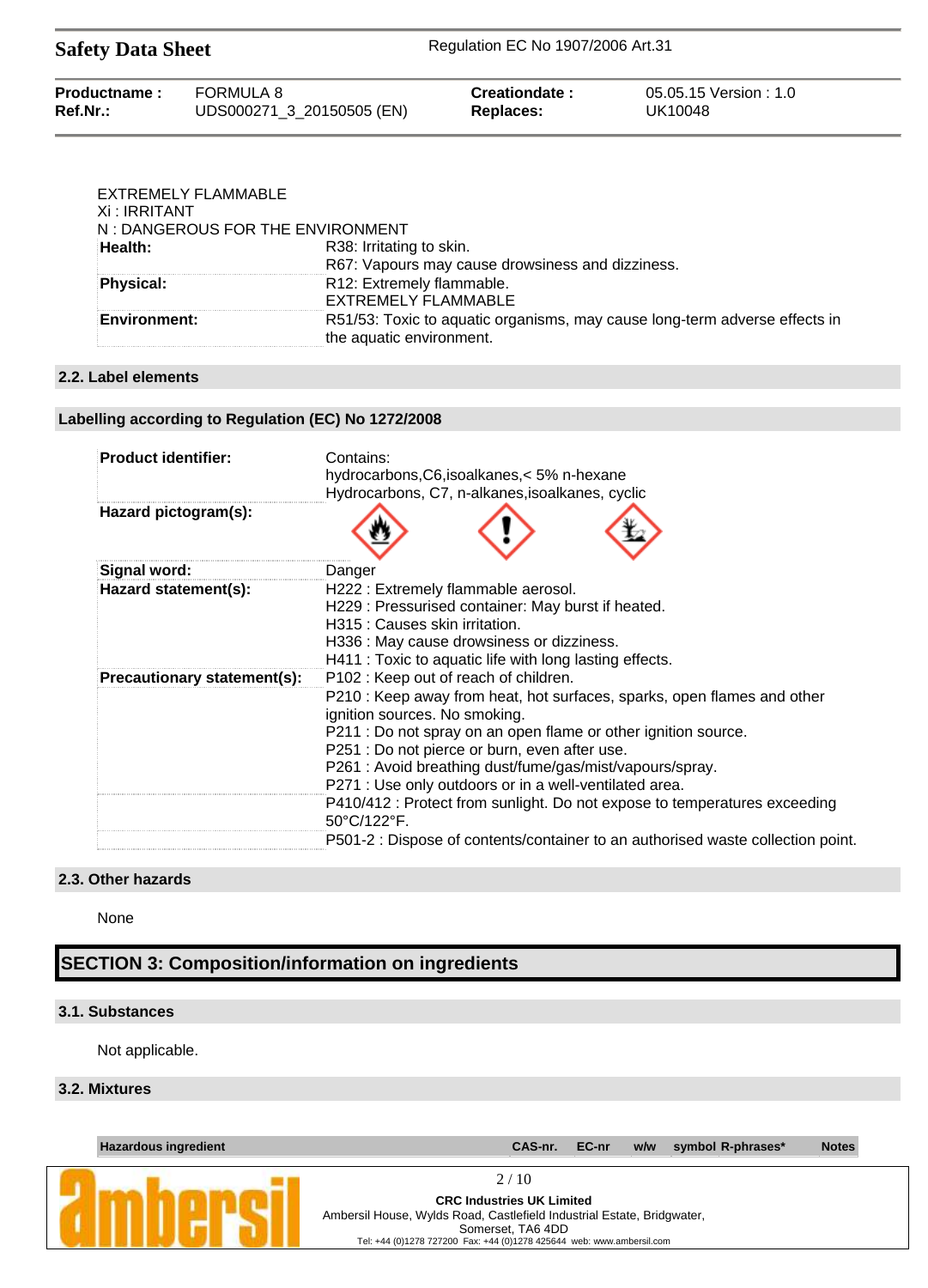| <b>Productname:</b> | FORMULA 8                 | Creationdate: | 05.05.15 Version: 1.0 |
|---------------------|---------------------------|---------------|-----------------------|
| Ref.Nr.:            | UDS000271_3_20150505 (EN) | Replaces:     | UK10048               |

|                                                                                        |                                                                                         | $\frac{0}{0}$ |                                   |                                                                               |      |
|----------------------------------------------------------------------------------------|-----------------------------------------------------------------------------------------|---------------|-----------------------------------|-------------------------------------------------------------------------------|------|
| Hydrocarbons, C3-4-rich, petroleum distillate Petroleumgas (1,3-butadiene<br>$< 0.1\%$ | 68512-91- 270-990-                                                                      | $30-60$ F+    |                                   | 12                                                                            | K,G  |
| Naphtha (petroleum), hydrotreated light                                                | $\begin{array}{ c c c c c }\n 64742-49 & 931-254 \\ \hline\n0 & 9\n\end{array}$         |               | $\sqrt{30-60}$ F,Xn,N $\sqrt{20}$ | 11-38-51/53-65-<br>67                                                         | B, P |
| Naphtha (petroleum), hydrotreated light                                                | $\begin{array}{c c c c} \hline 64742-49 & 927-510 & 1 & 5 \\ 0 & 4 & 1 & 5 \end{array}$ |               |                                   | $F, Xn, N$ $\begin{array}{ l }\n 11-38-51/53-65-\n \hline\n 67\n \end{array}$ | B    |
| <b>Explanation notes</b>                                                               |                                                                                         |               |                                   |                                                                               |      |
| B: substance with national established workplace exposure limit                        |                                                                                         |               |                                   |                                                                               |      |

G : exempted from the obligation to register in accordance with art.2(7)(a)of REACH Regulation No 1907/2006

K : not classified as carcinogen, less than 0.1% w/w 1,3-butadiene (Einecs-nr. 203-450-8)

P : not classified as carcinogen, less than 0.1% w/w benzene (Einecs-nr. 200-753-7)

| <b>Hazardous ingredient</b>                                                                | <b>Registration</b><br>number | CAS-<br>nr.        | EC-nr $\frac{W}{\%}$   | w/w    | <b>Hazard Class and</b><br>Category                                                 | <b>Hazard statement</b>             | <b>Notes</b> |
|--------------------------------------------------------------------------------------------|-------------------------------|--------------------|------------------------|--------|-------------------------------------------------------------------------------------|-------------------------------------|--------------|
| Hydrocarbons, C3-4-rich, petroleum<br>distillate Petroleumgas (1,3-<br>butadiene $< 0.1\%$ |                               | 68512-<br>$91 - 4$ | $270 -$<br>$990 - 960$ | $ 30-$ | Press. Gas, Flam. Gas 1                                                             | H <sub>280</sub> , H <sub>220</sub> | K,G          |
| Naphtha (petroleum), hydrotreated<br>light                                                 | IO1-<br>2119484651-<br>34     | 64742-<br>$49-0$   | $931 -$<br>$254 - 960$ | $ 30-$ | Flam. Lig. 2, Skin Irrit. 2,<br>STOT SE 3, Asp. Tox. 1,<br><b>Aquatic Chronic 2</b> | H225, H315, H336, H304, H411 B, P   |              |
| Naphtha (petroleum), hydrotreated<br>light                                                 | $ 01 -$<br>2119475515-<br>33  | 64742-<br>$49-0$   | $927 -$<br>510-4       | $1-5$  | Flam. Lig. 2, Skin Irrit. 2,<br>STOT SE 3, Asp. Tox. 1,<br><b>Aquatic Chronic 2</b> | H225, H315, H336, H304, H411 B      |              |
| <b>Explanation notes</b>                                                                   |                               |                    |                        |        |                                                                                     |                                     |              |

B : substance with national established workplace exposure limit

G : exempted from the obligation to register in accordance with art.2(7)(a)of REACH Regulation No 1907/2006

K : not classified as carcinogen, less than 0.1% w/w 1,3-butadiene (Einecs-nr. 203-450-8)

P : not classified as carcinogen, less than 0.1% w/w benzene (Einecs-nr. 200-753-7)

(\* Explanation phrases : see chapter 16)

# **SECTION 4: First aid measures**

### **4.1. Description of first aid measures**

| Contact with eyes: | If substance has got into eyes, immediately wash out with plenty of water<br>If eye irritation persists: Get medical advice/attention.             |
|--------------------|----------------------------------------------------------------------------------------------------------------------------------------------------|
| Contact with skin: | Take off contaminated clothing and wash before reuse.                                                                                              |
|                    | IF ON SKIN: Wash with plenty of soap and water.                                                                                                    |
|                    | If skin irritation occurs: Get medical advice/attention.                                                                                           |
| Inhalation:        | IF INHALED: Remove person to fresh air and keep comfortable for breathing.<br>Call a POISON CENTER or doctor/physician if you feel unwell.         |
| Ingestion :        | If swallowed do not induce vomiting because of risk of aspiration into the<br>lungs. If aspiration is suspected obtain immediate medical attention |

#### **4.2. Most important symptoms and effects, both acute and delayed**

| Inhalation : | Excessive inhalation of solvent vapours may give rise to nausea, headaches<br>and dizziness                     |
|--------------|-----------------------------------------------------------------------------------------------------------------|
| Ingestion :  | After vomiting of swallowed product aspiration into lungs is likely. Solvents<br>may induce chemical pneumonia. |



3 / 10 **CRC Industries UK Limited** Ambersil House, Wylds Road, Castlefield Industrial Estate, Bridgwater,

Somerset, TA6 4DD Tel: +44 (0)1278 727200 Fax: +44 (0)1278 425644 web: www.ambersil.com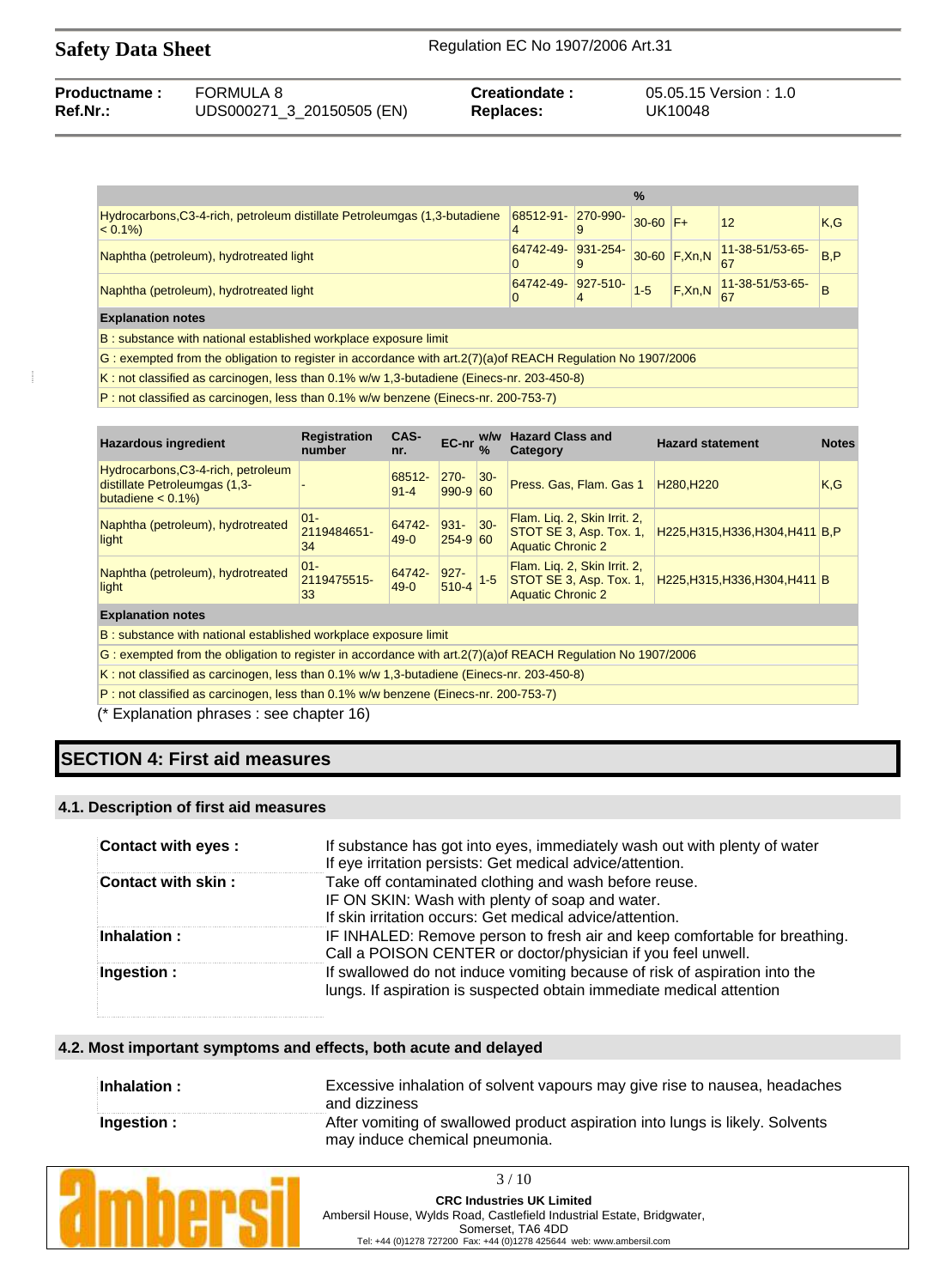| Productname: | FORMULA 8                 | Creationdate: | 05.05.15 Version:1.0 |
|--------------|---------------------------|---------------|----------------------|
| $Ref.Nr.$ :  | UDS000271_3_20150505 (EN) | Replaces:     | UK10048              |

|                       | Symptoms: sore throat, abdominal pain, nausea, vomiting |
|-----------------------|---------------------------------------------------------|
| <b>Skin contact :</b> | Irritating to skin                                      |
|                       | Symptoms: redness and pain                              |
| Eye contact :         | May cause irritation.                                   |
|                       | Symptoms: redness and pain                              |

#### **4.3. Indication of any immediate medical attention and special treatment needed**

**Safety Data Sheet** Regulation EC No 1907/2006 Art.31

| <b>General Advice :</b> | If you feel unwell, seek medical advice (show the label where possible |
|-------------------------|------------------------------------------------------------------------|
|                         | If symptoms persist always call a doctor                               |

## **SECTION 5: Firefighting measures**

#### **5.1. Extinguishing media**

foam, carbon dioxide or dry agent

#### **5.2. Special hazards arising from the substance or mixture**

Aerosols may explode if heated above 50°C Forms hazardous decomposition products CO,CO2

#### **5.3. Advice for firefighters**

Keep container(s) exposed to fire cool, by spraying with water In case of fire, do not breathe fumes

## **SECTION 6: Accidental release measures**

#### **6.1. Personal precautions, protective equipment and emergency procedures**

Shut off all ignition sources Ensure adequate ventilation Wear suitable protective clothing and gloves.

#### **6.2. Environmental precautions**

Do not allow to enter public sewers and watercourses

#### **6.3. Methods and material for containment and cleaning up**

Absorb spillage in suitable inert material

#### **6.4. Reference to other sections**

For further information see section 8



4 / 10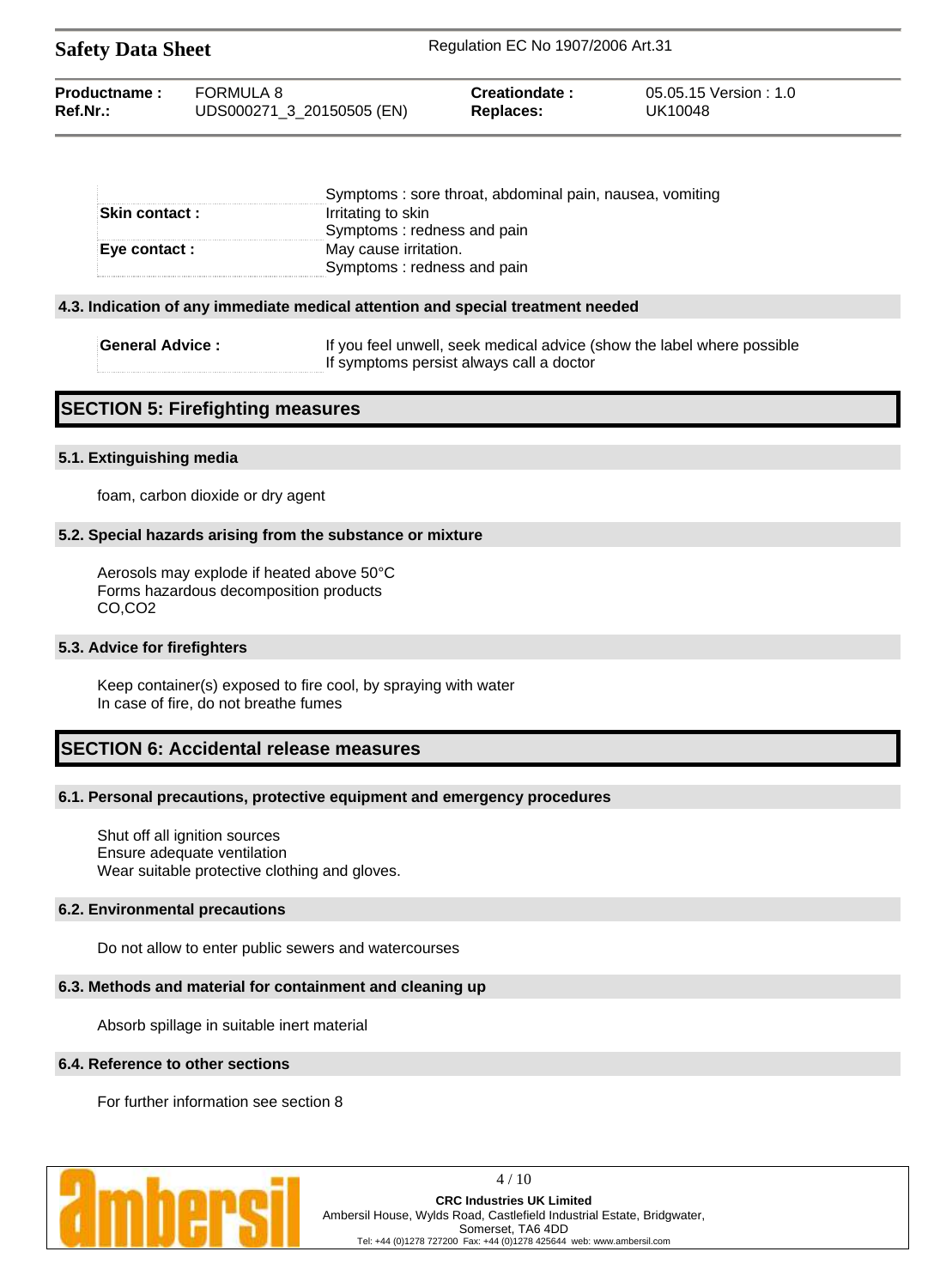**Safety Data Sheet** Regulation EC No 1907/2006 Art.31

| Productname: | FORMULA 8                 | Creationdate : | 05.05.15 Version : 1.0 |
|--------------|---------------------------|----------------|------------------------|
| Ref.Nr.:     | UDS000271_3_20150505 (EN) | Replaces:      | UK10048                |

# **SECTION 7: Handling and storage**

#### **7.1. Precautions for safe handling**

Keep away from heat and sources of ignition Take precautionary measures against static discharges Equipment should be earthed Use explosion-proof electrical/ventilating/lighting/.../equipment. Use only non-sparking tools. Do not breathe aerosols or vapours. Ensure adequate ventilation Avoid contact with skin and eyes. Wash thoroughly after use Wear protective gloves/protective clothing/eye protection/face protection.

### **7.2. Conditions for safe storage, including any incompatibilities**

Pressurized container : protect from sunlight and do not expose to temperatures exceeding 50°C. Keep out of reach of children.

### **7.3. Specific end use(s)**

Release Agents

# **SECTION 8: Exposure controls/personal protection**

#### **8.1. Control parameters**

#### **Exposure limits :**

No information available

#### **8.2. Exposure controls**

| <b>Control procedures:</b> | Ensure adequate ventilation<br>Keep away from heat and sources of ignition<br>Take precautionary measures against static discharges                                                                                                                                                                                                                  |
|----------------------------|------------------------------------------------------------------------------------------------------------------------------------------------------------------------------------------------------------------------------------------------------------------------------------------------------------------------------------------------------|
| Personal protection :      | Take precautions to avoid contact with skin and eyes when handling the<br>product.<br>In all cases handle and use the product in accordance with good industrial<br>hygiene practices.<br>Ensure adequate ventilation                                                                                                                                |
| $\mathsf{inhalation}$ :    | In case of insufficient ventilation, wear suitable respiratory equipment.                                                                                                                                                                                                                                                                            |
| hands and skin :           | When handling the product wear chemical-resistant gloves (standard EN 374).<br>Use a reusable glove with a minimum breakthrough time of 30 minutes. The<br>breakthrough time of the glove should be longer than the total duration of<br>product use. If work lasts longer than the breakthrough time, gloves should be<br>changed part-way through. |
| Recommended gloves:        | <b>Nitrile</b>                                                                                                                                                                                                                                                                                                                                       |

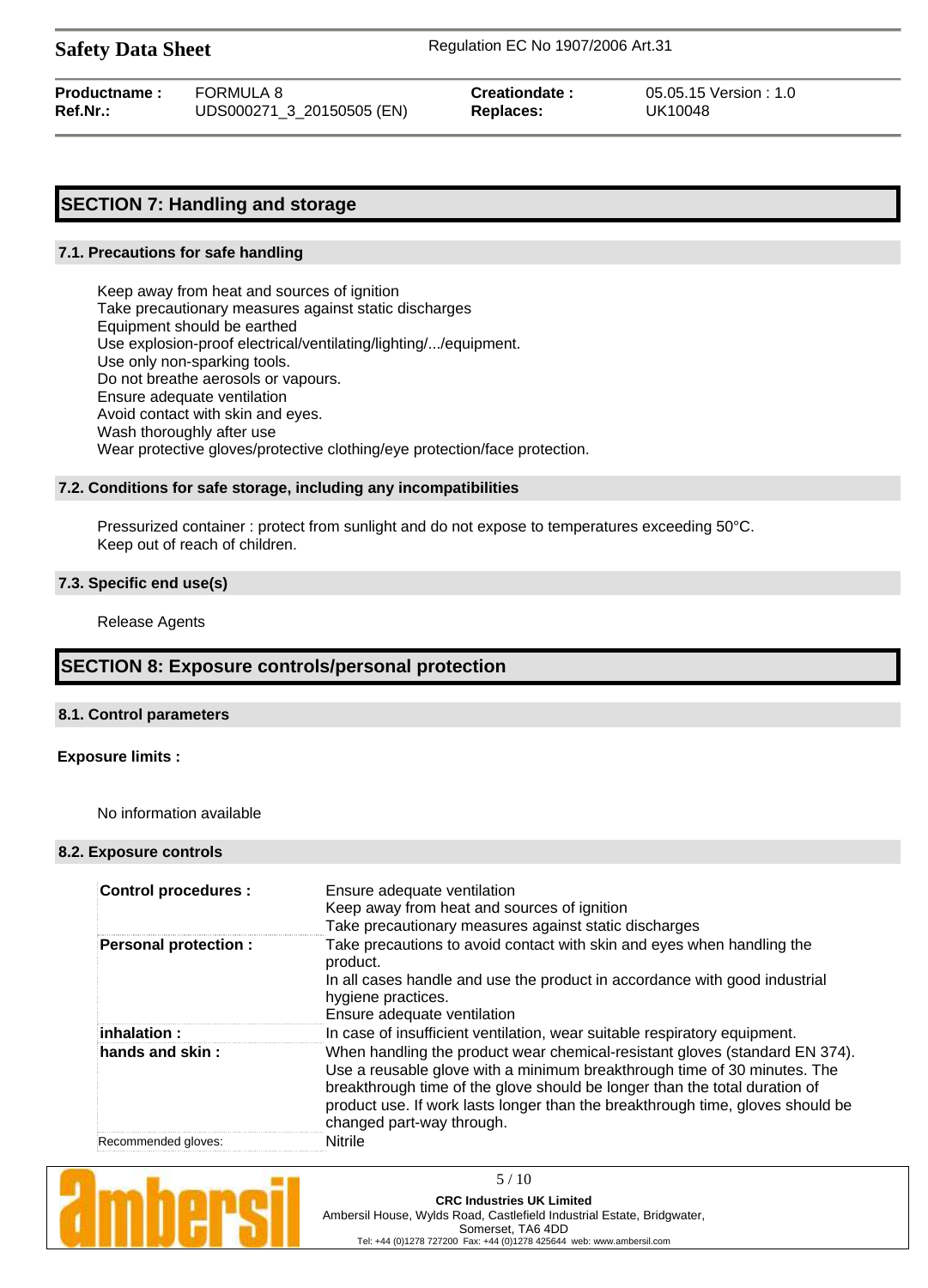| <b>Safety Data Sheet</b> |  |  |
|--------------------------|--|--|
|--------------------------|--|--|

**Safety Data Sheet** Regulation EC No 1907/2006 Art.31

| FORMULA 8<br>Productname:<br><b>Creationdate</b><br>$Ref.Nr.$ :<br>UDS000271 3 20150505 (EN)<br>Replaces: | 05.05.15 Version : 1.0<br>UK10048 |
|-----------------------------------------------------------------------------------------------------------|-----------------------------------|
|-----------------------------------------------------------------------------------------------------------|-----------------------------------|

| eyes :                           | Wear safety goggles.              |
|----------------------------------|-----------------------------------|
| <b>Environmental protection:</b> | Avoid release to the environment. |
|                                  | Collect spillage.                 |

## **SECTION 9: Physical and chemical properties**

#### **9.1. Information on basic physical and chemical properties**

| (for aerosols data for the product without propellant) |                                  |
|--------------------------------------------------------|----------------------------------|
| Apperance : physical state :                           | Propane/butane propelled liquid. |
| colour:                                                | Colorless.                       |
| odour:                                                 | Odorless.                        |
| pH :                                                   | Not available.                   |
| Boiling point/range :                                  | 55 $\degree$ C                   |
| Flash point :                                          | - 4 °C                           |
| <b>Evaporation rate:</b>                               | Not available.                   |
| <b>Explosion limits : upper limit : 9.4 %</b>          |                                  |
| lower limit:                                           | $1.1\%$                          |
| Vapour pressure :                                      | Not available.                   |
| <b>Relative density:</b>                               | $0.69$ g/cm3 ( $@$ 20 $°C$ ).    |
| Solubility in water:                                   | Insoluble in water               |
| Auto-ignition:                                         | $>$ 200 °C                       |
| <b>Viscosity :</b>                                     | Not available.                   |

### **9.2. Other information**

**VOC:** 595 g/l

# **SECTION 10: Stability and reactivity**

#### **10.1. Reactivity**

No hazardous reactions known if used for its intended purpose

#### **10.2. Chemical stability**

Stable

### **10.3. Possibility of hazardous reactions**

No hazardous reactions known if used for its intended purpose

#### **10.4. Conditions to avoid**

Avoid overheating

### **10.5. Incompatible materials**

Strong oxidising agent



6 / 10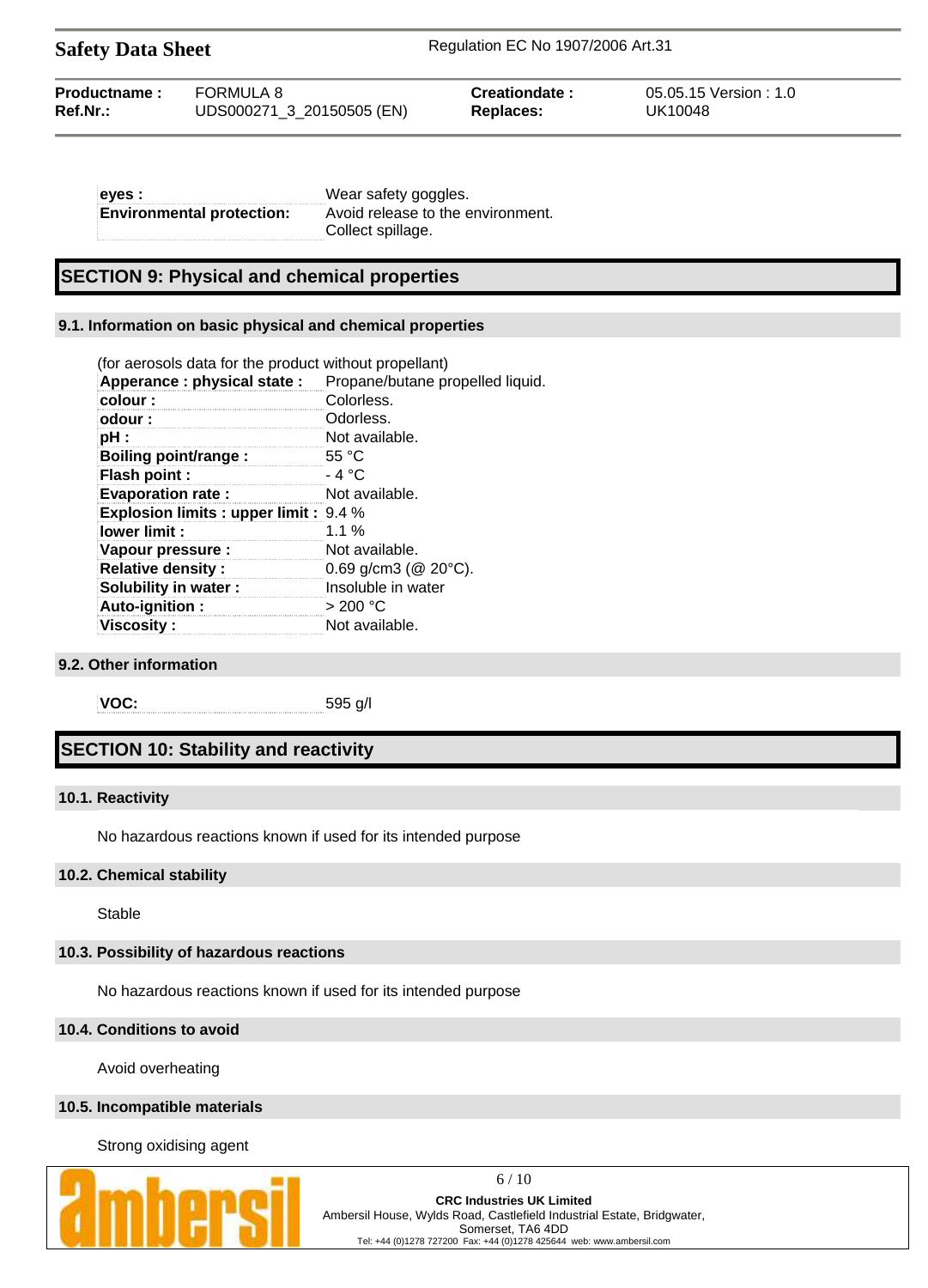| <b>Safety Data Sheet</b> |                           | Regulation EC No 1907/2006 Art.31 |                        |  |
|--------------------------|---------------------------|-----------------------------------|------------------------|--|
| Productname:             | FORMULA 8                 | Creationdate:                     | 05.05.15 Version : 1.0 |  |
| $Ref.Nr.$ :              | UDS000271_3_20150505 (EN) | <b>Replaces:</b>                  | UK10048                |  |

#### **10.6. Hazardous decomposition products**

CO,CO2

# **SECTION 11: Toxicological information**

#### **11.1. Information on toxicological effects**

#### **Information on likely routes of exposure:**

| Inhalation:          | Inhalation of solvent vapours may give rise to nausea, headaches and<br>dizziness                               |
|----------------------|-----------------------------------------------------------------------------------------------------------------|
| Ingestion:           | After vomiting of swallowed product aspiration into lungs is likely. Solvents<br>may induce chemical pneumonia. |
| <b>Skin contact:</b> | Irritating to skin                                                                                              |
| Eye contact :        | May cause irritation.                                                                                           |

#### **Toxicological data :**

| <b>Hazardous ingredient</b>             | CAS-nr.    | method          |                |
|-----------------------------------------|------------|-----------------|----------------|
| Naphtha (petroleum), hydrotreated light | 64742-49-0 | LD50 oral rat   | $>$ 5000 mg/kg |
|                                         |            | LC50 inhal.rat  | $> 20$ mg/l    |
|                                         |            | LD50 derm.rat   | $>$ 2000 mg/kg |
| Naphtha (petroleum), hydrotreated light | 64742-49-0 | LD50 oral rat   | $>$ 5000 mg/kg |
|                                         |            | LC50 inhal.rat  | $> 20$ mg/l    |
|                                         |            | LD50 derm.rabit | $>$ 3000 mg/kg |

# **SECTION 12: Ecological information**

#### **12.1. Toxicity**

Hazardous to the aquatic environment, chronic category 2 Toxic to aquatic life with long lasting effects.

#### **Ecotoxicological data:**

| <b>Hazardous ingredient</b>             | CAS-nr.    | method       |              |
|-----------------------------------------|------------|--------------|--------------|
| Naphtha (petroleum), hydrotreated light | 64742-49-0 | IC50 algae   | $10-30$ mg/l |
|                                         |            | LC50 fish    | $> 10$ mg/l  |
|                                         |            | EC50 daphnia | $3$ mg/l     |
| Naphtha (petroleum), hydrotreated light | 64742-49-0 | IC50 algae   | 55 mg/l      |
|                                         |            | LC50 fish    | $> 1$ mg/l   |
|                                         |            | EC50 daphnia | $3.87$ mg/l  |

#### **12.2. Persistence and degradability**

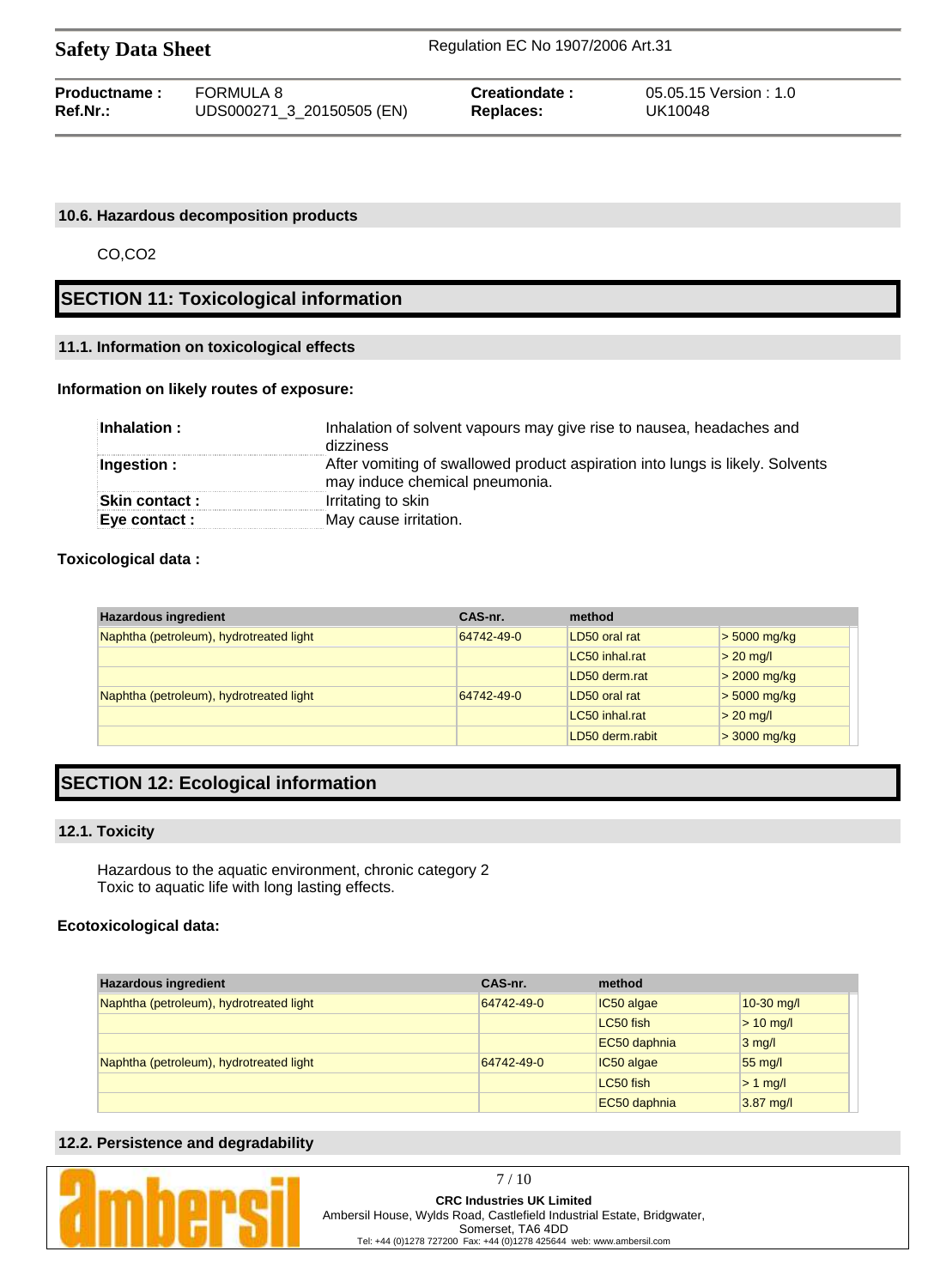| <b>Safety Data Sheet</b> |                           | Regulation EC No 1907/2006 Art.31 |                       |
|--------------------------|---------------------------|-----------------------------------|-----------------------|
| Productname:             | FORMULA 8                 | Creationdate:                     | 05.05.15 Version: 1.0 |
| Ref.Nr.:                 | UDS000271_3_20150505 (EN) | Replaces:                         | UK10048               |

No information available

#### **12.3. Bioaccumulative potential**

No information available

## **12.4. Mobility in soil**

Insoluble in water

## **12.5. Results of PBT and vPvB assessment**

No information available

#### **12.6. Other adverse effects**

No information available

# **SECTION 13: Disposal considerations**

#### **13.1. Waste treatment methods**

| <b>Product:</b>                | This material and its container must be disposed of in a safe way.<br>Do not discharge into drains or the environment, dispose to an authorised<br>waste collection point. |
|--------------------------------|----------------------------------------------------------------------------------------------------------------------------------------------------------------------------|
| <b>Contaminated packaging:</b> | Disposal should be in accordance with local, state or national legislation                                                                                                 |

# **SECTION 14: Transport information**

## **14.1. UN number**

UN-number : 1950

#### **14.2. UN proper shipping name**

| AEROSOLS (hydrocarbons) |
|-------------------------|
|                         |

# **14.3. Transport hazard class(es)**

| Class:                            | -21 |
|-----------------------------------|-----|
| ADR/RID - Classification code: 5F |     |

## **14.4. Packing group**

Packing group: Not applicable.

# **14.5. Environmental hazards**

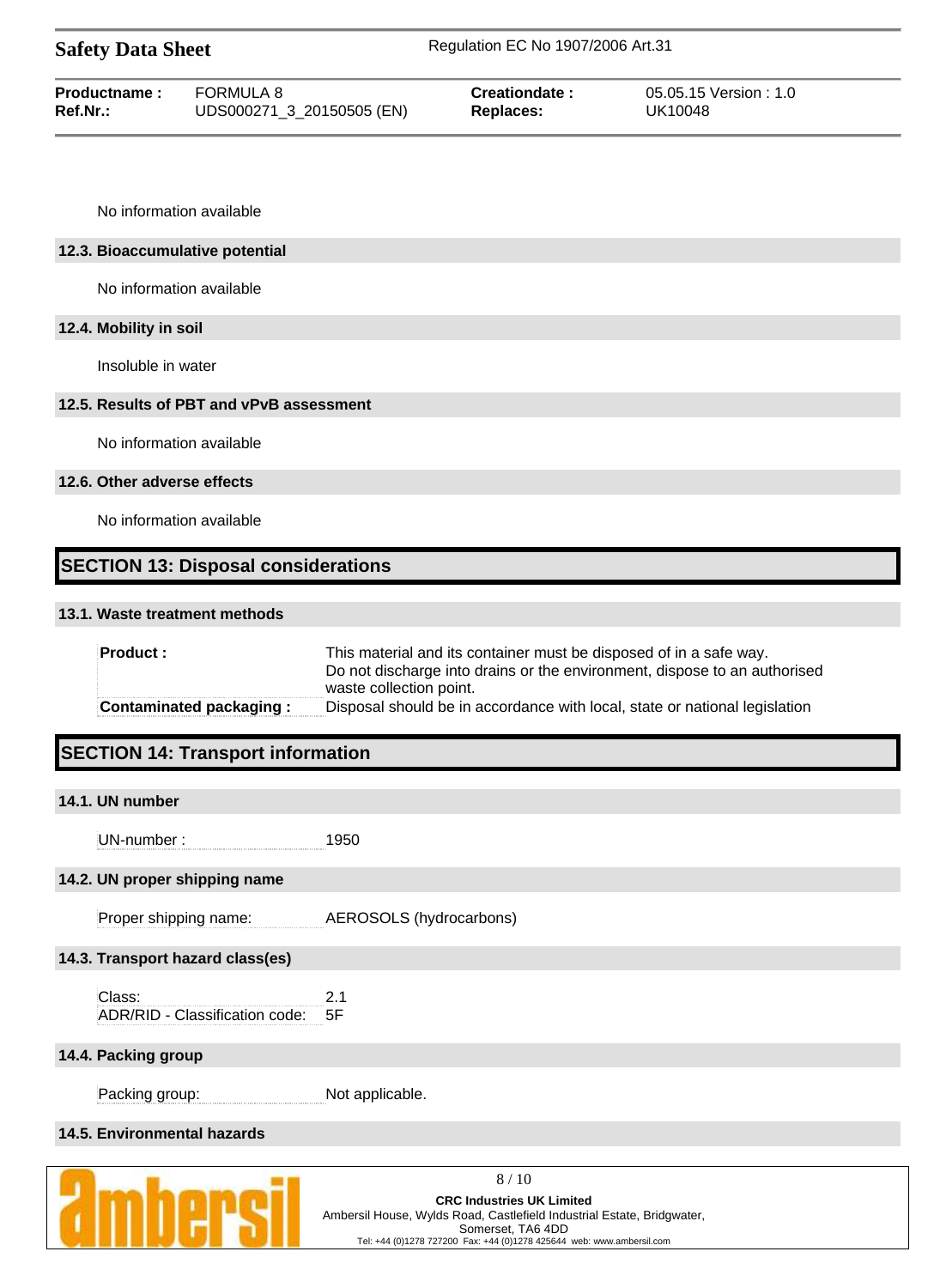| Productname:<br>Ref.Nr.: | FORMULA 8                 | Creationdate: | 05.05.15 Version: 1.0<br>UK10048 |
|--------------------------|---------------------------|---------------|----------------------------------|
|                          | UDS000271_3_20150505 (EN) | Replaces:     |                                  |

| ADR/RID - Environmentally<br>hazardous:   | Yes              |
|-------------------------------------------|------------------|
| IMDG - Marine pollutant:                  | Marine pollutant |
| IATA/ICAO - Environmentally<br>hazardous: | Yes              |

#### **14.6. Special precautions for user**

| ADR/RID - Tunnelcode: | (D)         |
|-----------------------|-------------|
| IMDG - Ems:           | $F-D$ , S-U |
| IATA/ICAO - PAX:      | 203         |
| IATA/ICAO - CAO       | 203         |

#### **14.7. Transport in bulk according to Annex II of MARPOL73/78 and the IBC Code**

Not applicable.

# **SECTION 15: Regulatory information**

#### **15.1. Safety, health and environmental regulations/legislation specific for the substance or mixture**

The Safety Data Sheet is compiled according to the current European requirements. Dir. 2013/10/EU, 2008/47/EC amendment of the aerosol dispenser directive 75/324/EEC. EU-directive 99/45/EC Regulation (EC) No 1272/2008 (CLP) Regulation (EC) No 1907/2006 (REACH)

#### **15.2. Chemical safety assessment**

No information available

# **SECTION 16: Other information**

| *Explanation risk-phrases: | R11: Highly flammable.<br>R12: Extremely flammable.<br>R38: Irritating to skin.<br>R65: Harmful: may cause lung damage if swallowed.<br>R67: Vapours may cause drowsiness and dizziness.<br>R51/53: Toxic to aquatic organisms, may cause long-term adverse effects in<br>the aquatic environment.                                                                           |
|----------------------------|------------------------------------------------------------------------------------------------------------------------------------------------------------------------------------------------------------------------------------------------------------------------------------------------------------------------------------------------------------------------------|
|                            | *Explanation hazard statements: H220 : Extremely flammable gas.<br>H225: Highly flammable liquid and vapour.<br>H280 : Contains gas under pressure; may explode if heated.<br>H304 : May be fatal if swallowed and enters airways.<br>H315 : Causes skin irritation.<br>H336 : May cause drowsiness or dizziness.<br>H411 : Toxic to aquatic life with long lasting effects. |

This product should be stored, handled and used in accordance with good industrial hygiene practices and in conformity with any legal regulation.